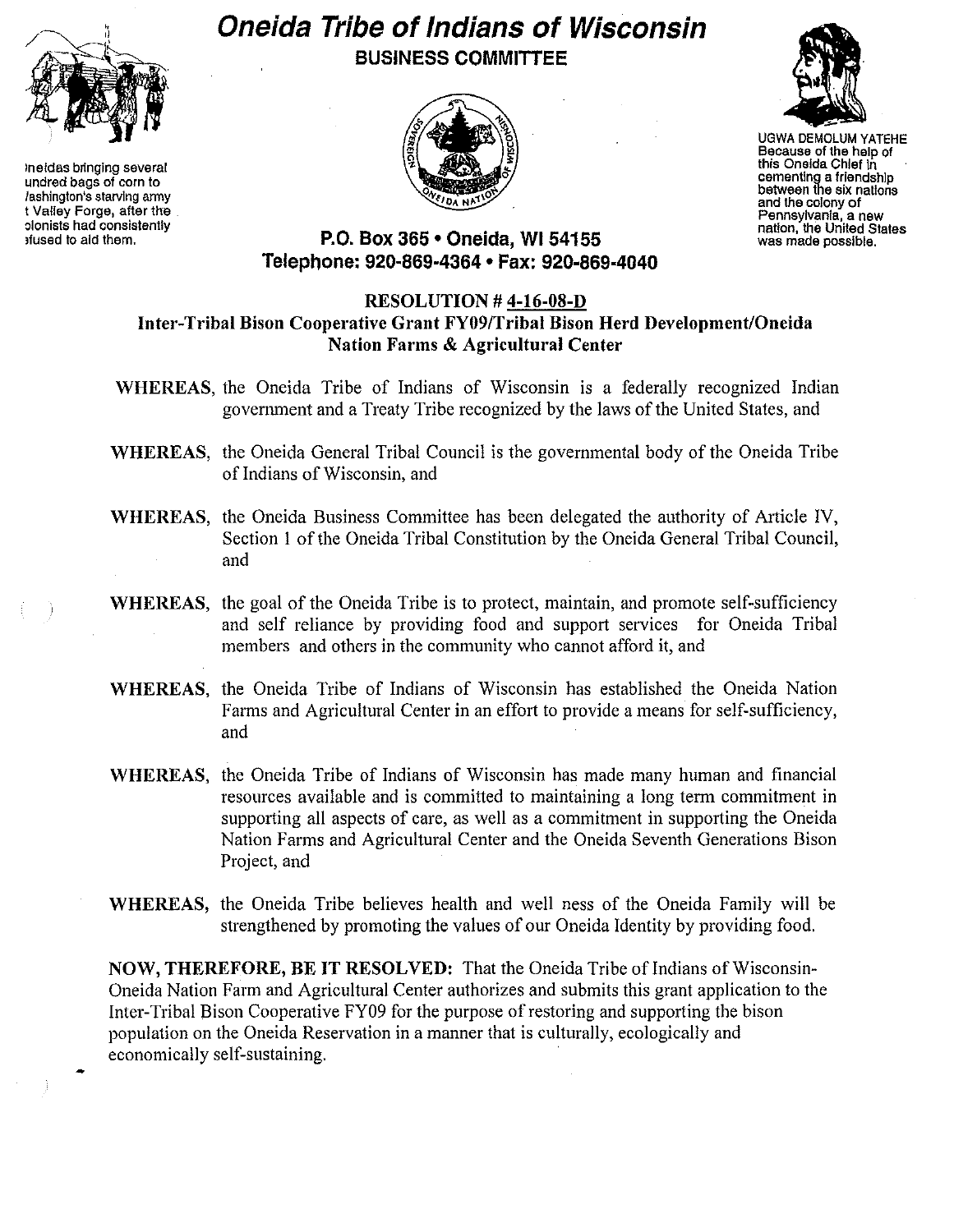#### **CERTIFICATION**

I, the undersigned, as Secretary of the Oneida Business Commitfee, hereby certify that the Oneida Business Committee is composed of 9 members of whom 5 members constitute a quorum. 9 members were present at a meeting duly called, noticed and held on the 16<sup>th</sup> day of April 2008; that the foregoing resolution was duly adopted at such meeting by a vote of  $\frac{8}{5}$ members for;  $\overline{0}$  members against, and  $\overline{0}$  members not voting; and that said resolution has not been rescinded or amended in any way.

Patricia (dolf)

Patricia Hoeft, Tribal Secretary, J Oneida Business Committee

\*According to the By-Laws, Article I, Section 1, the Chair votes "only in the case of a tie."